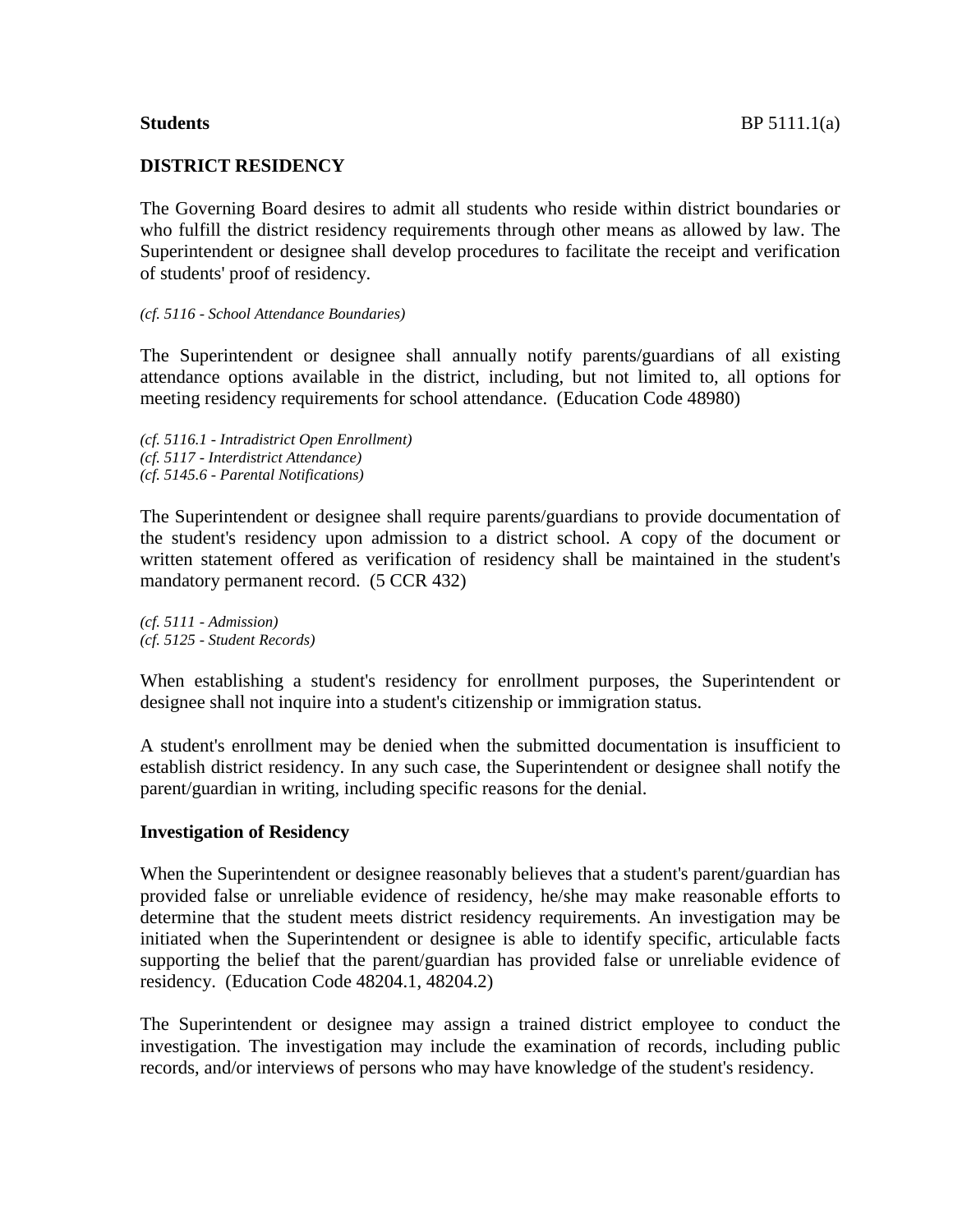If necessary, the Superintendent or designee may employ the services of a private investigator to conduct the investigation. Before hiring a private investigator, the Superintendent or designee shall make other reasonable efforts to determine whether the student resides in the district. (Education Code 48204.2)

The investigation shall not include the surreptitious collection of photographic or videographic images of persons or places subject to the investigation. However, the use of technology is not prohibited if done in open and public view. (Education Code 48204.2)

Any employee or contractor engaged in the investigation shall truthfully identify himself/herself as an investigator to individuals contacted or interviewed during the course of the investigation. (Education Code 48204.2)

### **Appeal of Enrollment Denial**

If the Superintendent or designee, upon investigation, determines that a student does not meet district residency requirements and denies the student's enrollment in the district, he/she shall provide the student's parent/guardian an opportunity to appeal that determination. (Education Code 48204.2)

The Superintendent or designee shall send the student's parent/guardian written notice specifying the basis for the district's determination. This notice shall also inform the parent/guardian that he/she may, within 10 school days, appeal the decision and provide new evidence of residency.

The burden shall be on the parent/guardian to show why the district's determination to deny enrollment should be overruled. (Education Code 48204.2)

A student who is currently enrolled in the district shall be allowed to remain in attendance at his/her school pending the results of the appeal. A student who is not currently enrolled in the district shall not be permitted to attend any district school unless his/her appeal is successful.

#### **Enrollment Not Requiring District Residency**

When approved by the Board and the appropriate agency, the district may enroll students from other countries who are in the United States on an F-1 visa or are participating in an international exchange program under the sponsorship of a government-approved agency.

*(cf. 5111.2 - Nonresident Foreign Students) (cf. 6145.6 - International Exchange)*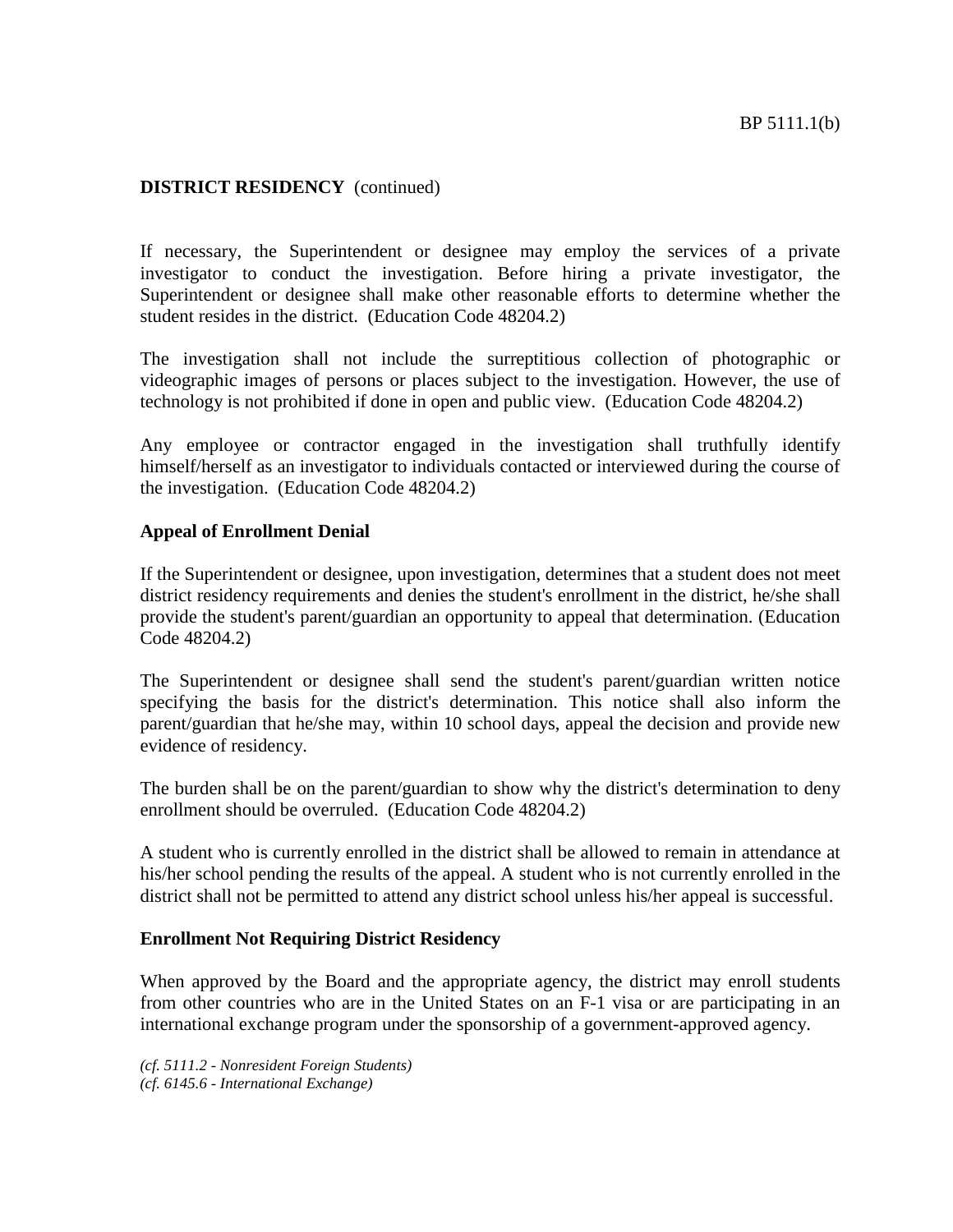The district may enroll a nonresident student living in an adjoining state or foreign country in accordance with Education Code 48050-48052.

District residency is not required for enrollment in a regional occupational center or program if there are openings in the program or class. (Education Code 52317)

*(cf. 6178.2 - Regional Occupational Center/Program)*

*Legal Reference: (see next page)*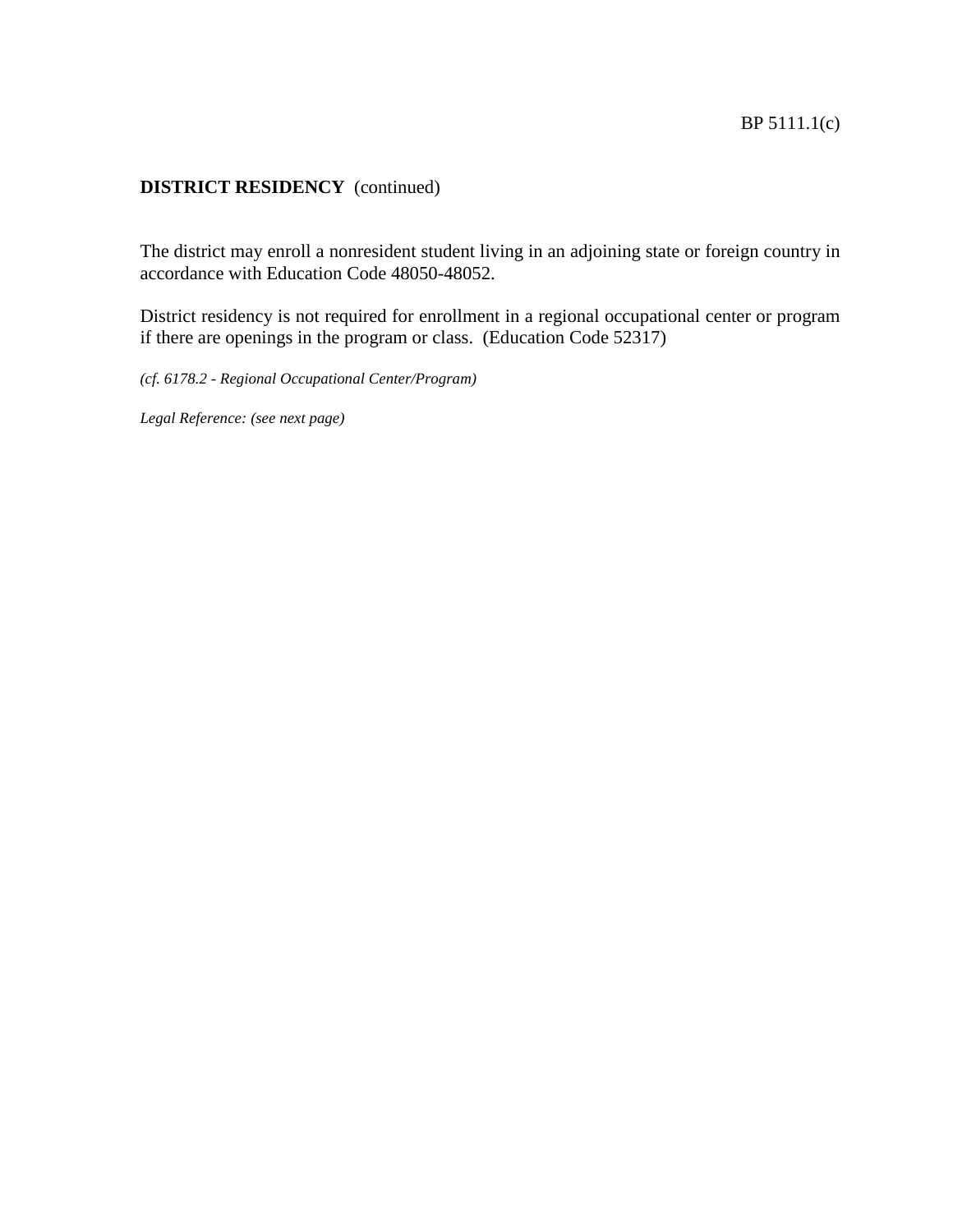## BP 5111.1(d)

## **DISTRICT RESIDENCY** (continued)

*Legal Reference:*

*EDUCATION CODE 220 Prohibition of discrimination 35160.5 Intradistrict open enrollment 35351 Assignment of students to particular schools 46600-46611 Interdistrict attendance permits 48050-48054 Nonresidents 48200-48208 Compulsory education law, especially: 48204 Residency requirements 48204.1-48204.2 Evidence of residency 48300-48316 Student attendance alternatives, school district of choice program 48350-48361 Open Enrollment Act transfers 48852.7 Education of homeless students; immediate enrollment 48853.5 Education of foster youth; immediate enrollment 48980 Notifications at beginning of term 52317 Regional occupational program, admission of persons including nonresidents FAMILY CODE 6550-6552 Caregivers GOVERNMENT CODE 6205-6210 Confidentiality of residence for victims of domestic violence CODE OF REGULATIONS, TITLE 5 432 Retention of student records UNITED STATES CODE, TITLE 42 11431-11435 McKinney-Vento Homeless Assistance Act COURT DECISIONS Katz v. Los Gatos-Saratoga Joint Union High School District, (2004) 117 Cal.App.4th 47*

*Management Resources:*

*CSBA PUBLICATIONS Legal Guidance on Providing All Children Equal Access to Education, Regardless of Immigration Status, February 2017 Legal Guidance Regarding International Student Exchange Placement Organizations, April 2014 U.S. DEPARTMENT OF JUSTICE CIVIL RIGHTS DIVISION AND U.S. DEPARTMENT OF EDUCATION OFFICE FOR CIVIL RIGHTS JOINT PUBLICATIONS Fact Sheet: Information on the Rights of All Children to Enroll in School Dear Colleague Letter: School Enrollment Procedures, May 8, 2014 WEB SITES CSBA: http://www.csba.org California Department of Education: http://www.cde.ca.gov California Secretary of State, Safe at Home Program: http://www.sos.ca.gov/safeathome U.S. Department of Education, Office for Civil Rights: http://www2.ed.gov/ocr*

*U.S. Department of Justice: https://www.justice.gov*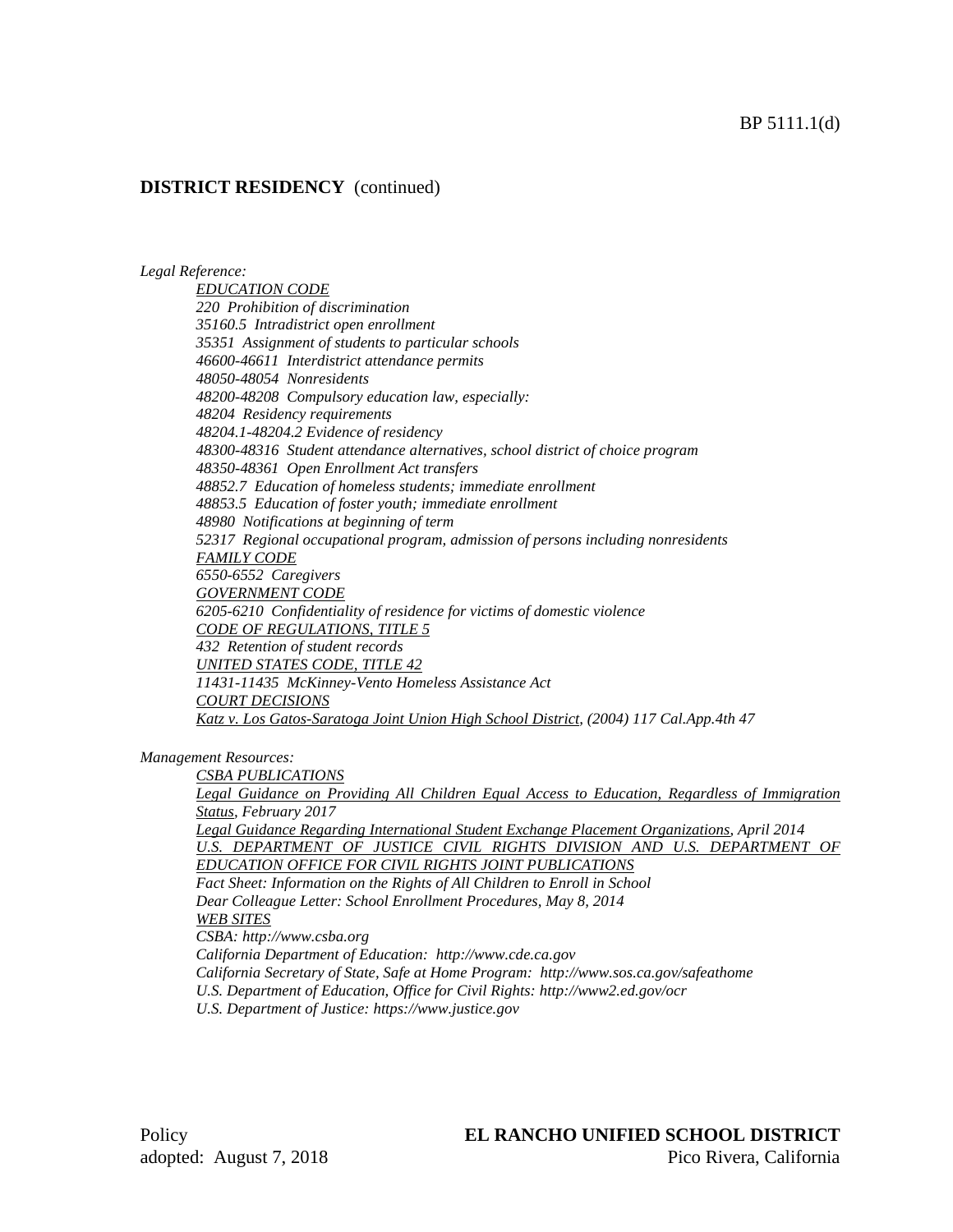# **DISTRICT RESIDENCY**

# **Criteria for Residency**

A student shall be deemed to have complied with district residency requirements for enrollment in a district school if he/she meets any of the following criteria:

- 1. The student's parent/guardian resides within district boundaries. (Education Code 48200)
- 2. The student is placed within district boundaries in a regularly established licensed children's institution, a licensed foster home, or a family home pursuant to a courtordered commitment or placement. (Education Code 48204)
- 3. The student is admitted through an interdistrict attendance option, such as an interdistrict attendance agreement, "school district of choice" transfer, or Open Enrollment Act transfer. (Education Code 46600, 48204, 48301, 48356)

*(cf. 5117 - Interdistrict Attendance) (cf. 5118 - Open Enrollment Act Transfers)*

- 4. The student is an emancipated minor residing within district boundaries. (Education Code 48204)
- 5. The student lives with a caregiving adult within district boundaries and the caregiving adult submits an affidavit to that effect. (Education Code 48204)
- 6. The student resides in a state hospital located within district boundaries. (Education Code 48204)
- 7. The student is confined to a hospital or other residential health facility within district boundaries for treatment of a temporary disability. (Education Code 48204, 48207)
- *(cf. 6183 - Home and Hospital Instruction)*
- 8. The student's parent/guardian resides outside district boundaries but is employed within district boundaries and lives with the student at the place of employment for a minimum of three days during the school week. (Education Code 48204)
- 9. The student's parent/guardian, while on active military duty pursuant to an official military order, is transferred or is pending transfer to a military installation within district boundaries. (Education Code 48204.3)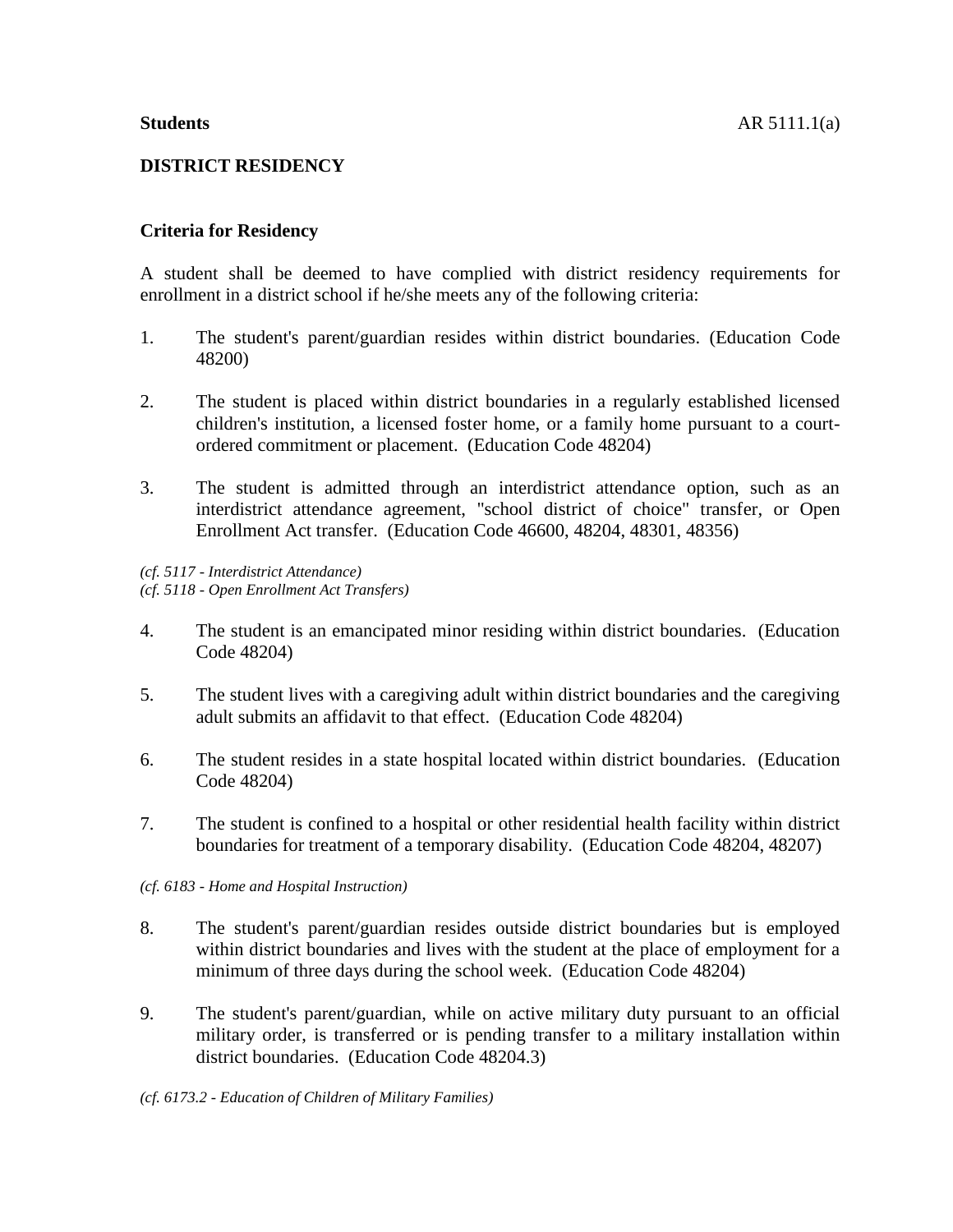## **Proof of Residency**

Evidence of residency may be established by documentation showing the name and address of the parent/guardian within the district, including, but not limited to, any of the following: (Education Code 48204.1)

- 1. Property tax payment receipt
- 2. Rental property contract, lease, or payment receipt
- 3. Utility service contract, statement, or payment receipt
- 4. Pay stub
- 5. Voter registration
- 6. Correspondence from a government agency, other than El Rancho Unified School District issued, received, or postmarked within the last 45 days
- 7. Declaration of residency executed by the student's parent/guardian
- 8. If the student is an unaccompanied youth as defined in 42 USC 11434a, a declaration of residency executed by the student
- 9. If the student is residing in the home of a caregiving adult within district boundaries, an affidavit executed by the caregiving adult in accordance with Family Code 6552

#### *(cf. 5141 - Health Care and Emergencies)*

A parent/guardian seeking residency status on the basis of his/her employment within district boundaries shall submit proof of the employment which may include, but not be limited to, a paycheck stub or letter from his/her employer listing a physical address within district boundaries. Such evidence shall also indicate the number of hours or days per school week that the parent/guardian is employed at that location.

A parent/guardian who is transferred or pending transfer into a military installation within district boundaries shall provide proof of residence within 10 days after the published arrival date provided on official documentation. For this purpose, he/she may use as his/her address a temporary on-base billeting facility, a purchased or leased home or apartment, or federal government or public-private venture off-base military housing. (Education Code 48204.3)